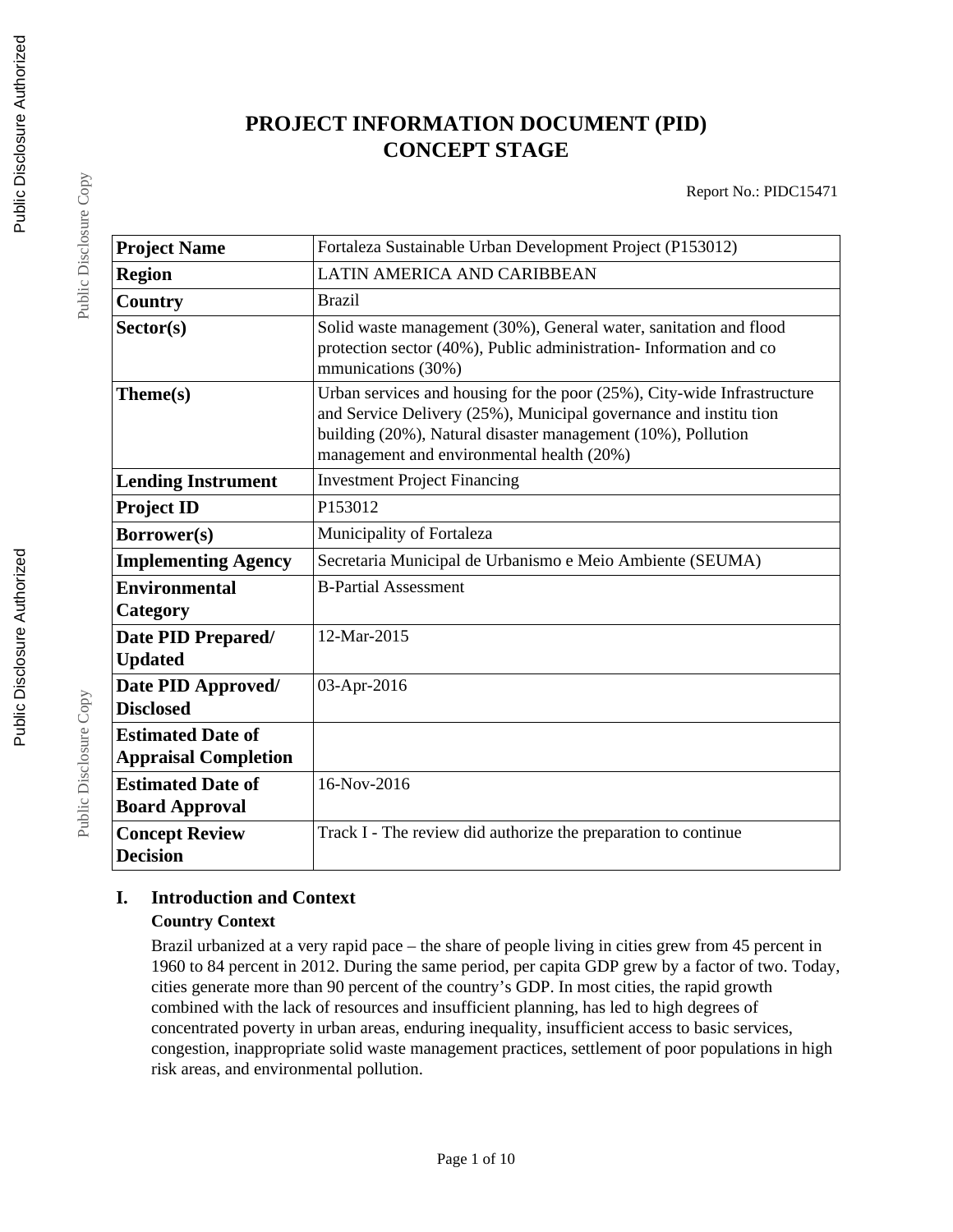To promote the sustainable growth of urban areas, in 2001 the Brazilian Congress approved the Statute of the Cities (Law 10.257). The Statute provided municipal governments with guidelines for integrated urban and environmental planning, as well as tools and mechanisms for increased citizen participation and transparency. Moreover, it established technical, legal and fiscal instruments capable of regulating and promoting sustainable and inclusive urban land use and management. However, after more than a decade since its approval, many cities still lack the capacity to take full advantage of these instruments, particularly incorporating land use and value capture instruments to increase municipal leverage over real estate and housing markets.

Fortaleza, capital of the Northeastern state of Ceará, is the fifth largest city in the country with a population of almost 2.6 million people (IBGE, 2014). It concentrates approximately 29 percent of the State's population and 67 percent of the population of the metropolitan region, which comprises 15 municipalities. It is the municipality with the largest GDP of the Northeast region and the ninth largest in the country (R\$ 42,010 million in 2011, contributing 1 percent to Brazil's GDP). The service sector is the most important driver of the local economy, generating on average 68 percent of the city's annual GDP during the last decade. Tourism is the largest sector within the service economy, and it has been steadily rising during the last decade – the number of tourists visiting Fortaleza increased by 75 percent in the period between 2002 and 2011, up to a total of 2.8 million visitors in 2011. Poverty and inequality levels have decreased over the past decades, but Fortaleza's Gini coefficient still remains amongst the highest compared to the rest of the state capitals (IBGE, 2010). In addition, Fortaleza had the second highest number of homicides of any state capital in 2012, when a total of 1,920 homicides were reported – corresponding to an annual homicide rate of 76.8 per 100,000 inhabitants.

#### **Sectoral and Institutional Context**

Fortaleza has experienced important urban changes resulting in urban sprawl and high inequality. Following the same trends as the rest of the country, the city urbanized fast. The population multiplied by a factor of nine between 1950 and 2010. This population growth was not accompanied by effective planning; plans were developed but not implemented. As a result, today, there are distinct and drastic socio-economic contrasts, as well as sharp spatial divides across the city. Some of the poorest areas and slums are located along the coast (particularly on the West and North East), as well as along the main water bodies, in areas of high risk of flooding – including the Maranguapinho and Ceará Rivers (in the Western area) and the Cocó River and its tributaries (in the Northeastern area). Low income settlements have also grown in the Southern periphery of the city, where urban growth took place in the 70's and 80's without accompanying access to sanitation, paving, drainage, etc. Over 16 percent of the population lives in subnormal settlements and 509 different favelas have been mapped in the city (IBGE, 2010).

Fortaleza has a deteriorated urban environment. The city has been traditionally rich in natural resources (see Map 1, Annex 3). It is flanked by long stretches of beaches, it is crossed by two main rivers and its many smaller tributaries, and it has an extensive network of lagoons. The city had abundant vegetation, and still retains a network of parks and green areas. Population growth and rapid unplanned urbanization in the past decades have resulted in distinct impacts on the urban environment, including:

(i) Pronounced sprawl combined with low-density pockets. A dense area of high-rise construction has developed along the coastline. Across the majority of the city, lower density areas with lower construction heights are prevalent;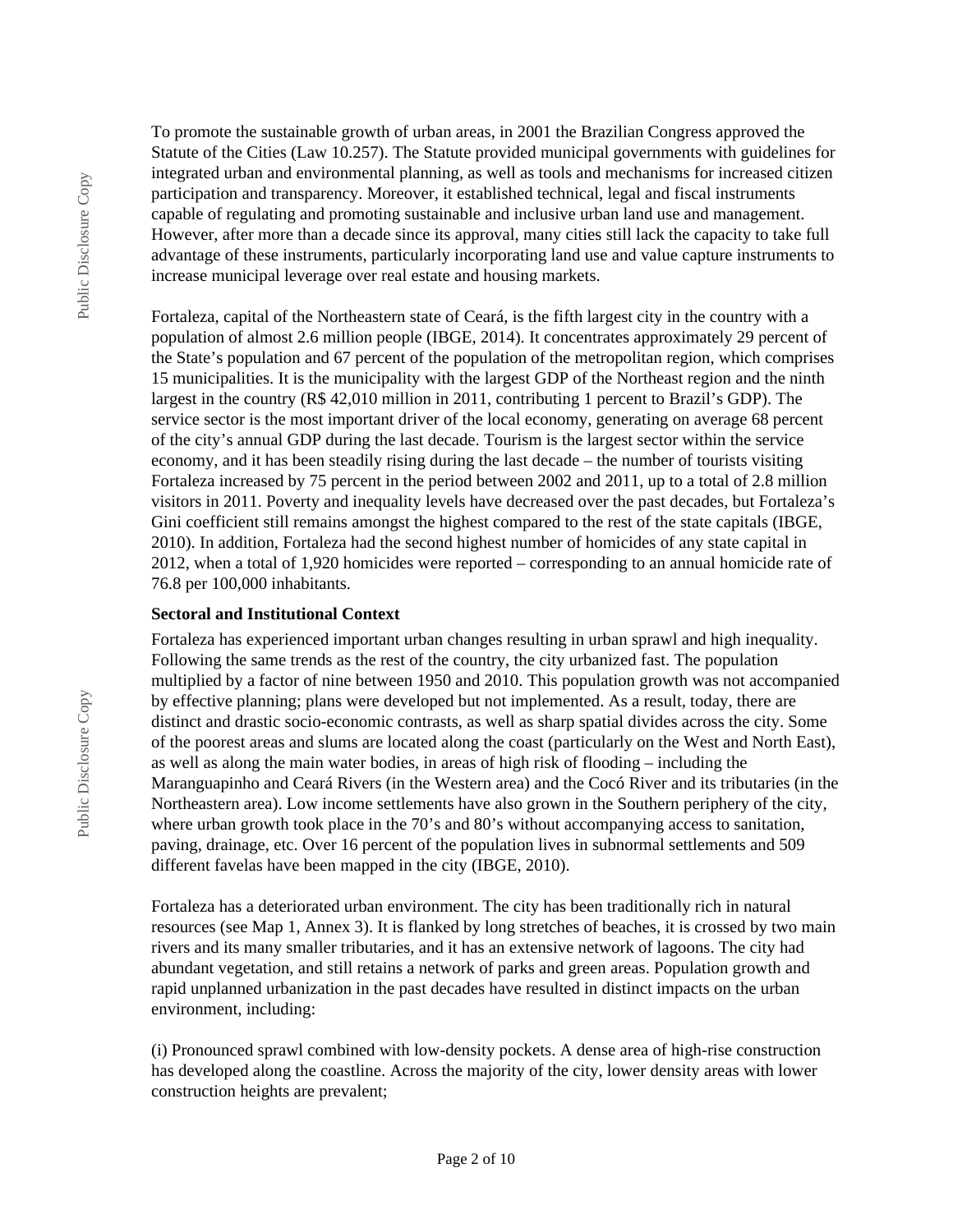(ii) Severe water quality issues, primarily as a result of poor sanitation and solid waste management. Rivers and lagoons are contaminated, mostly from untreated sewage discharges of illegal settlements. The seashore is polluted, mostly from discharges of drainage systems that carry sewage from illegal connections, and polluted streams (see Map 2 and Map 3, Annex 3); (iii) Significant air pollution caused primarily by transportation. The number of private vehicles has more than doubled since 2000, resulting in congestion and distinct impacts on air quality; and (iv) Visible deforestation mostly as a result of the informal occupation of green areas and inadequate planning. This is shown by dispersed pockets of green among areas of no vegetation (see Map 4, Annex 3).

There is substantial need for additional sanitation infrastructure, as well as for measures to increase the efficiency of the existing sewerage network. It is estimated that 60 percent of the households in Fortaleza have access to the existing sewerage network; while 15 percent use septic tanks and the remaining 25 percent discharge illegally to storm drains and/or streams (IBGE, 2010). There are significant differences in terms of network coverage between different areas of the city. For instance, while the Vertente Marítima basin has 100% coverage, the Miriú basin has only 18% (see Map 5, Annex 3). In addition, there is a significant proportion of households not connected to the existing network. In the Vertente Marítima basin, for instance, the city's most dense and best serviced area, approximately 15% of the households with available networks are not connected (PMF, 2014). The Municipality of Fortaleza (Prefeitura Municipal de Fortaleza, PMF) in collaboration with the Water and Sewage Company of Ceará (Companhia de Água e Esgoto do Ceará, CAGECE), has developed a Municipal Sanitation Plan that aims to achieve universal service coverage and treatment of domestic sewage by 2033. An effective solution to the sanitation challenge in the municipality, however, will require not only investments in the expansion of the network and the construction of new treatment plants, but also in the optimization of the existing systems.

The management of solid waste, although inadequate, represents a high cost for the PMF. Although the PMF has set up arrangements for collection, transport and disposal of solid waste, the resulting performance of the system is not adequate. Litter is visible throughout Fortaleza, negatively impacting the city's image, and increasingly becoming a concern for human health and the environment. Moreover, litter is routinely the cause of blockage of channels and drainage systems. Construction waste is not currently covered under the collection concession, and often dumped in public spaces, where it is ultimately collected by the PMF. There are estimated 6,000-8,000 scavengers in the city, represented by several waste pickers associations, which contribute, mostly in an independent manner, to the recycling activities of the city.

The city's risk profile is marked by urban flooding and coastal erosion. The location of Fortaleza along the northeastern coast of Brazil, the presence of major rivers and other water bodies within the city limits and the abundance of flat land have conditioned the city's urban development. These same natural elements have also shaped the hazard profile of the city. The Metropolitan Region of Fortaleza is exposed to regular flooding events during the high intensity rainfall period (such as the 2004 floods). The size and frequency of floods can be attributed to the inadequate urbanization pattern of the city, characterized by the occupation of river banks and low land (such as the urbanization process along the Maranguapinho River, in the West side). These hazards are also significantly driven by inappropriate disposal of solid waste into the existing drainage infrastructures, thus affecting its performance. The city is also affected by coastal erosion, which combined with the effect of climate change, could increase the risk of coastal flooding. This risk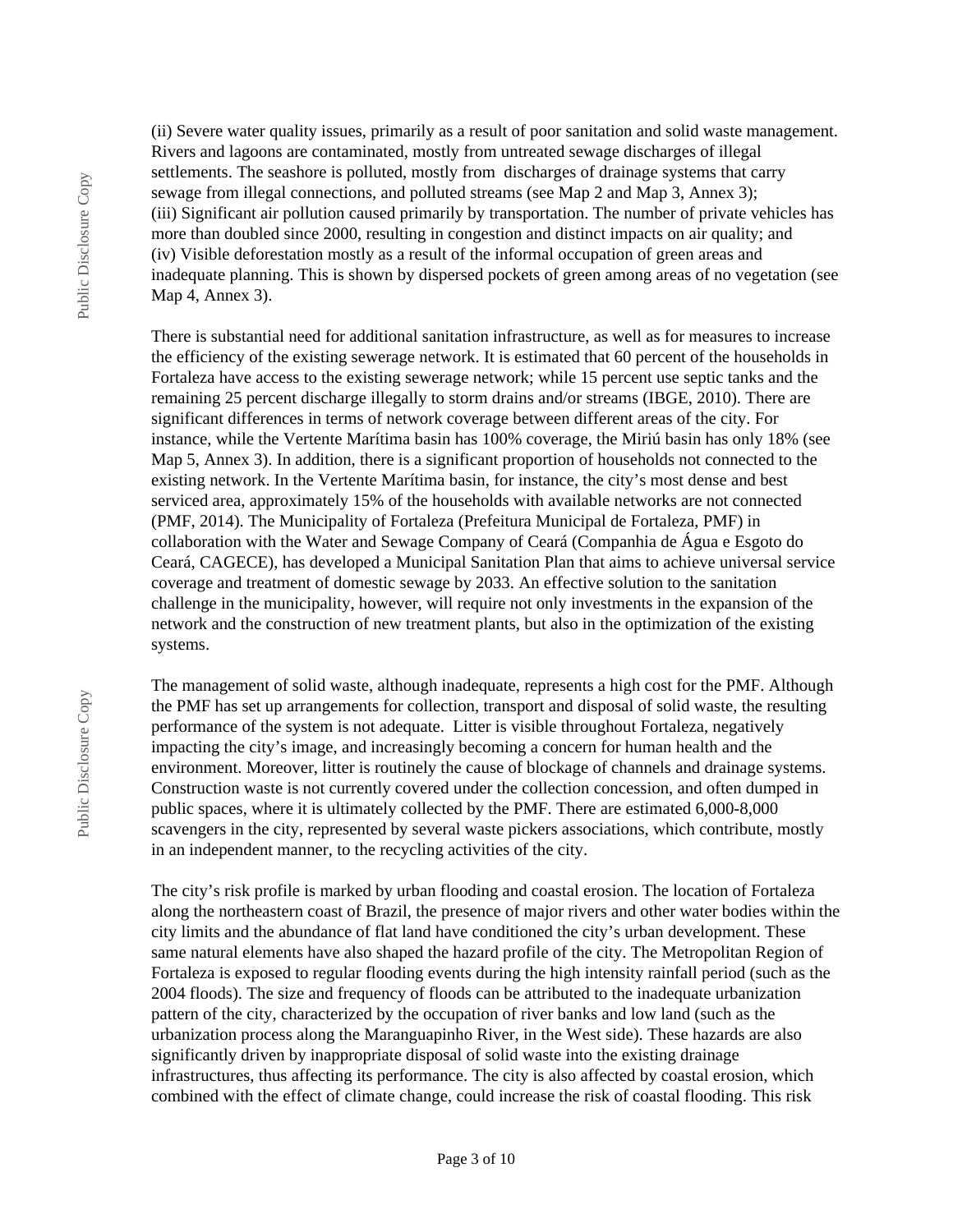profile requires a better integration of Disaster Risk Management (DRM) actions within the PMF to ensure the effectiveness of urban planning.

The municipal government of Fortaleza has put forward an ambitious Development Plan (Plano Plurianual 2014-2017) that focuses on promoting a more sustainable, inclusive local development. The city is implementing its Plan and has accessed diverse sources of financing. Several Bus Rapid Transit (BRT) corridors are under construction, financed through the National Infrastructure Growth Acceleration Program (Programa de Aceleração do Crescimento, PAC) and the Inter-American Development Bank (IADB). Resources of the Development Bank of Latin America (CAF) are being channeled to investments in tourism infrastructure, as well as municipal upgrading programs. The city's drainage program (Programa de Drenagem Urbana de Fortaleza, DRENURB) is under implementation with the support of CAF and the National Development Bank (Banco Nacional de Desenvolvimento Econômico e Social, BNDES).

The PMF has requested the Bank's support to undertake integrated investments in strategic areas of the city, focused on improving the urban environment and strengthening the government's planning and management capacity. As proposed, the investments to be supported by the World Bank will complement the ongoing projects in the areas of transportation, sanitation, drainage and tourism, while increasing the PMF's overall capacity for planning, implementation and management of urban and environmental aspects. The vision of the PMF is that this Project will help promote a better integrated approach for the development of the city and constitute a first step in the planned longterm transformation of Fortaleza.

#### **Relationship to CAS**

The proposed Fortaleza Sustainable Urban Development Project is aligned with the Country Partnership Strategy (CPS) FY 2012-2015. The CPS states that its goal is for the Bank to contribute to Brazil's aim of faster, more inclusive and more environmentally sustainable growth, with macroeconomic stability. In this context, the Project will contribute to the four CPS strategic objectives in the following way:

Objective 1: Increase the efficiency of public and private investments. In line with the results area "Enhanced Private Sector Development Policies", the identification, structuring and implementation of urban operations planned under the Project will help attract private sector investment for urban redevelopment. At the same time, the Project's goals to improve the urban environment and help reduce the pollution in the coastline are expected to positively contribute to the growing tourism sector, which attracts private investments. Additionally, a more efficient implementation of urban planning instruments is expected to increase the return on public investments and the municipality's tax collection capacity, in line with the results area "Improved Fiscal and Public Sector Management";

Objective 2: Improve quality and expand provision of public services for low income households. Investments in sanitation and restoration of green spaces will directly improve the living conditions of low income populations in priority areas, in line with the results area "Expanded affordable housing and improved living conditions for low-income and vulnerable groups";

Objective 3: Promoting regional economic development. By prioritizing activities to increase access to sanitation, improve solid waste management practices, and promote urban operations in strategic areas of Fortaleza, the Project is expected to attract private investment and to contribute to the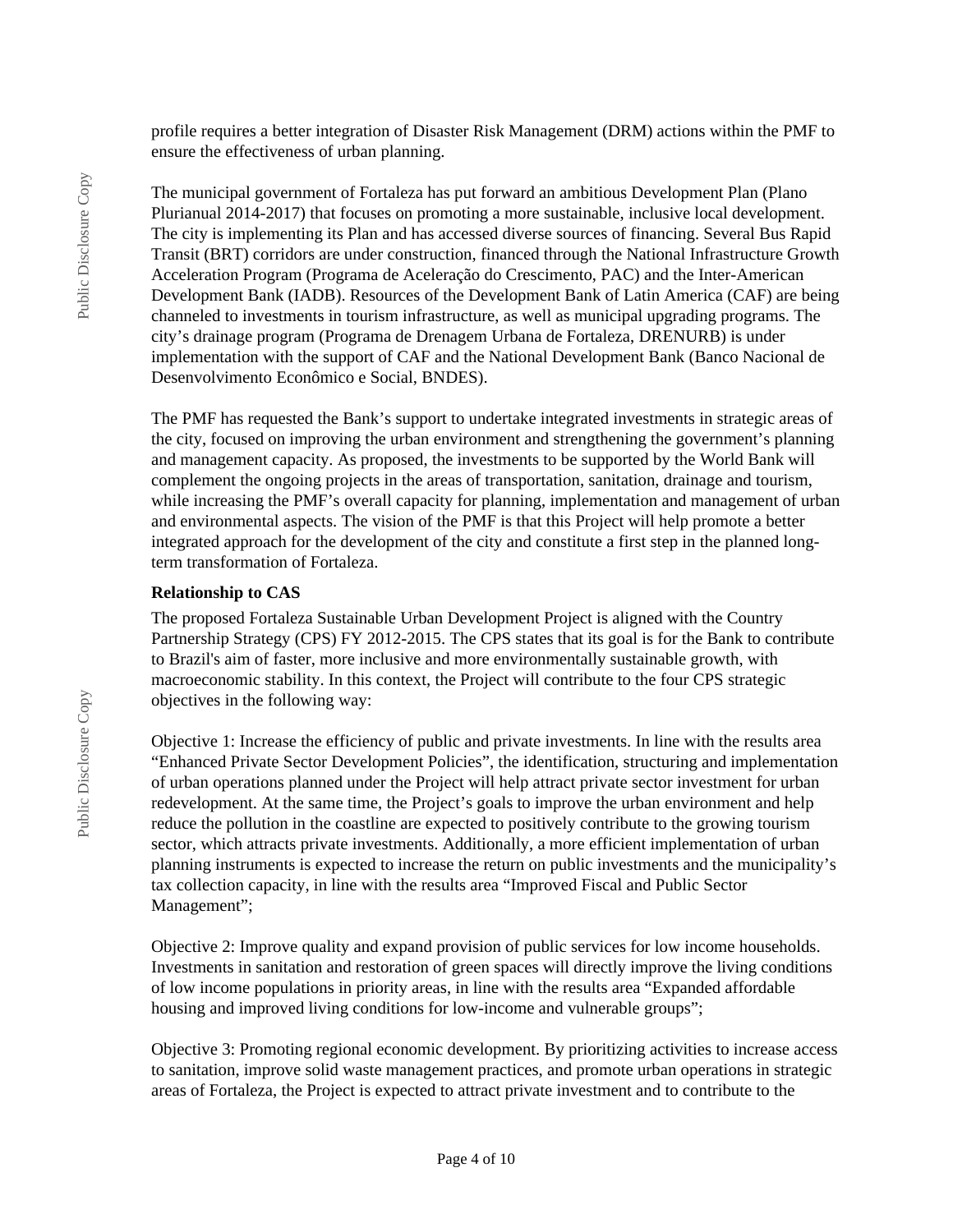economic development of the second largest city of the Northeast Brazil in terms of population, a priority region for the Bank engagement, as clearly stated in the CPS;

Objective 4: Improving sustainable natural resource management and climate resilience. The Project aims to strengthen the PMF's capacity to better manage solid waste and therefore reduce the likelihood and/or impact of flood events by improving the drainage systems' performance.

The Project takes into account aspects raised during the ongoing preparation of the Brazil Systematic Country Diagnostic (SCD). The SCD, to be completed by mid-2015, is intended to inform the development of the new Country Partnership Framework.

The Project's proposed design is fully aligned with the World Bank Group twin goals. Investments in sanitation and solid waste management, regeneration of green areas and development of urban operations will be designed to improve the living conditions, promote social inclusion, improve quality of life and reduce the vulnerability of the poor populations in the targeted areas. The improvement of the urban environment and the design and implementation of strategic redevelopment operations are expected to result in increased employment opportunities. All of the above, in addition to the activities to strengthen the planning, implementation and management capacity of the local government, integrate what is expected to be the first steps of a long-term transformation of Fortaleza.

### **II. Proposed Development Objective(s)**

#### **Proposed Development Objective(s) (From PCN)**

The proposed Project Development Objective is to assist the Municipality of Fortaleza in enhancing the quality of its urban environment through integrated infrastructure investments in priority areas, and strengthening its urban planning and management capacity.

#### **Key Results (From PCN)**

he preliminary expected outcome results of the Project, to be revised and adjusted during Project preparation, include the following:

(i) Improved water quality in the coastline along the Vertente Marítima basin, as a result of investments in sanitation and solid waste management;

(ii) Increase in the ratio of green areas per inhabitant, as a result of the investments in the restoration of Rachel de Queiroz Park;

(iii) Increase in property values in target areas, resulting from updated planning and land-use changes;

(iv) Fortaleza's development policy informed by updated and integrated planning tools, as a result of activities such as the review process of the city's urban planning and legal framework, and the update / integration of the existing urban and fiscal cadasters.

### **III. Preliminary Description**

### **Concept Description**

The Project will have three main components: (i) Urban and Environmental Restoration; (ii) Strengthening Municipal Management Capacity for Urban Planning, Disaster Risk Management and Environmental Management; and (iii) Project Management. The Project components described below are based on a budget of US\$ 146.60 million.

Public Disclosure Copy

Public Disclosure Copy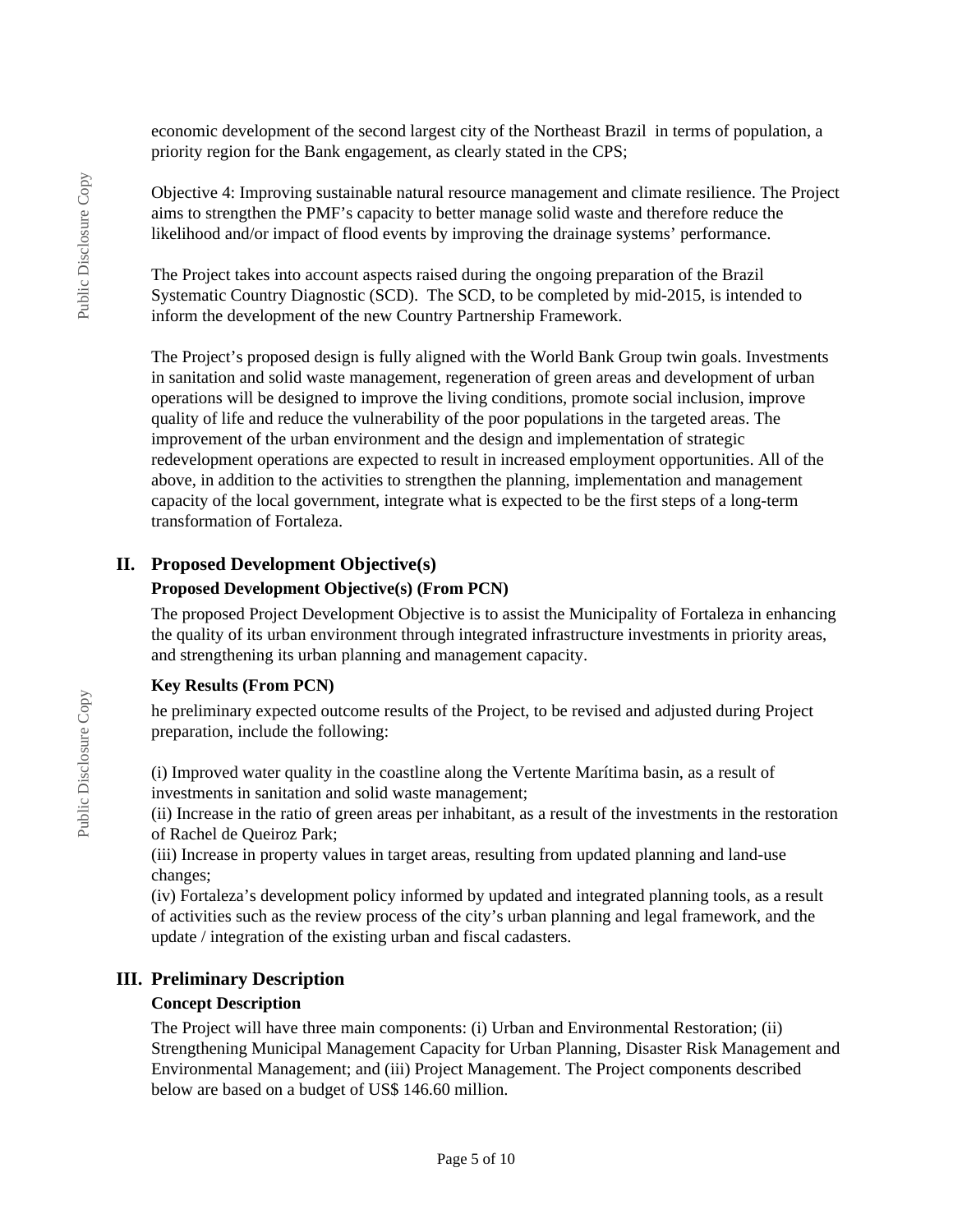Project focus area. The Vertente Marítima basin (in the Northern part of the city) and the Rachel de Queiroz Park were selected as the primary areas of focus of the Project's interventions in urban and environmental restoration. Criteria for the selection included: (i) impact on low income residents; (ii) transformative potential for the city, given its economic dependency on the tourism sector; (iii) innovative approach for the city, given its objective to promote a strategic partnership between the PMF and the State water and sewerage company (CAGECE) and to enable private sector participation in urban redevelopment; (iv) geographic focus; and, (v) potential to leverage other ongoing investments.

#### Component 1. Urban and Environmental Restoration

1.1 City Water Program (Programa Águas da Cidade). The objective of this subcomponent is to improve the water quality in the city's seashore along the Vertente Marítima basin (see Map 6, Annex 3). The activities will focus in this Basin where there are problems related to the pollution of the seashore, which affects the quality of life of the population as well as the city's economy. The primary sewage network coverage in this Basin is almost 100 percent. However, the PMF estimates that 16,202 households are not connected to the main network, representing about 15 percent of the total (Map 7, Annex 3, shows the rate of usage of the existing system). Most of these households are illegally connected to the storm drainage system or septic tank galleries, resulting in the pollution of water bodies.

The proposed solutions are targeted at the optimization of the existing infrastructure, including financing household connections to the existing networks in order to reduce the pollutant load present in streams and drainage channels that discharge into the ocean. These proposed solutions include: (i) 16,000 new household connections to the existing sewerage network; (ii) capture and diversion of dry-weather flows discharging in the ocean; and, (iii) technical assistance for the identification and analysis of pollution sources, modeling of the seashore pollution, analysis of technologies/engineering projects for the different typologies identified, and technical consultancies to support legal, institutional, tariff and social issues. This subcomponent will be designed taking into account the lessons learned from the sanitation activities under the ongoing project Strengthening Service Delivery for Growth, Poverty Reduction and Environmental Sustainability in the State of Ceará PforR (P127463).

1.2 Regeneration of Green Spaces and Implementation of Urban Operations. This subcomponent will focus in the environmental restoration and urban renewal of the Rachel de Queiroz Park, located in the western portion of the city (see Maps 8 and 9, Annex 3). It is a linear park instituted by Municipal Decree in January 2014, with more than 12 Km long and an area of approximately 254 hectares, the second largest park in the city. Its area of influence extends to 22 of the 119 neighborhoods in Fortaleza. The park includes several water bodies, which are polluted primarily by illegal sewage connections. It traverses commercial areas, residential areas of average income and low-income populations, substandard settlements, and large areas of institutional use (such as the campus of the Federal University of Ceará).

The area exemplifies the rapid and unplanned growth trends of the city, which led to highly urbanized zones, primarily characterized by low-rise, residential developments. Commercial areas (i.e. shopping center) have started to appear in the northern region of the park, adjacent to the Vertente Maritima. New construction has followed, characterized by high rise, higher-end buildings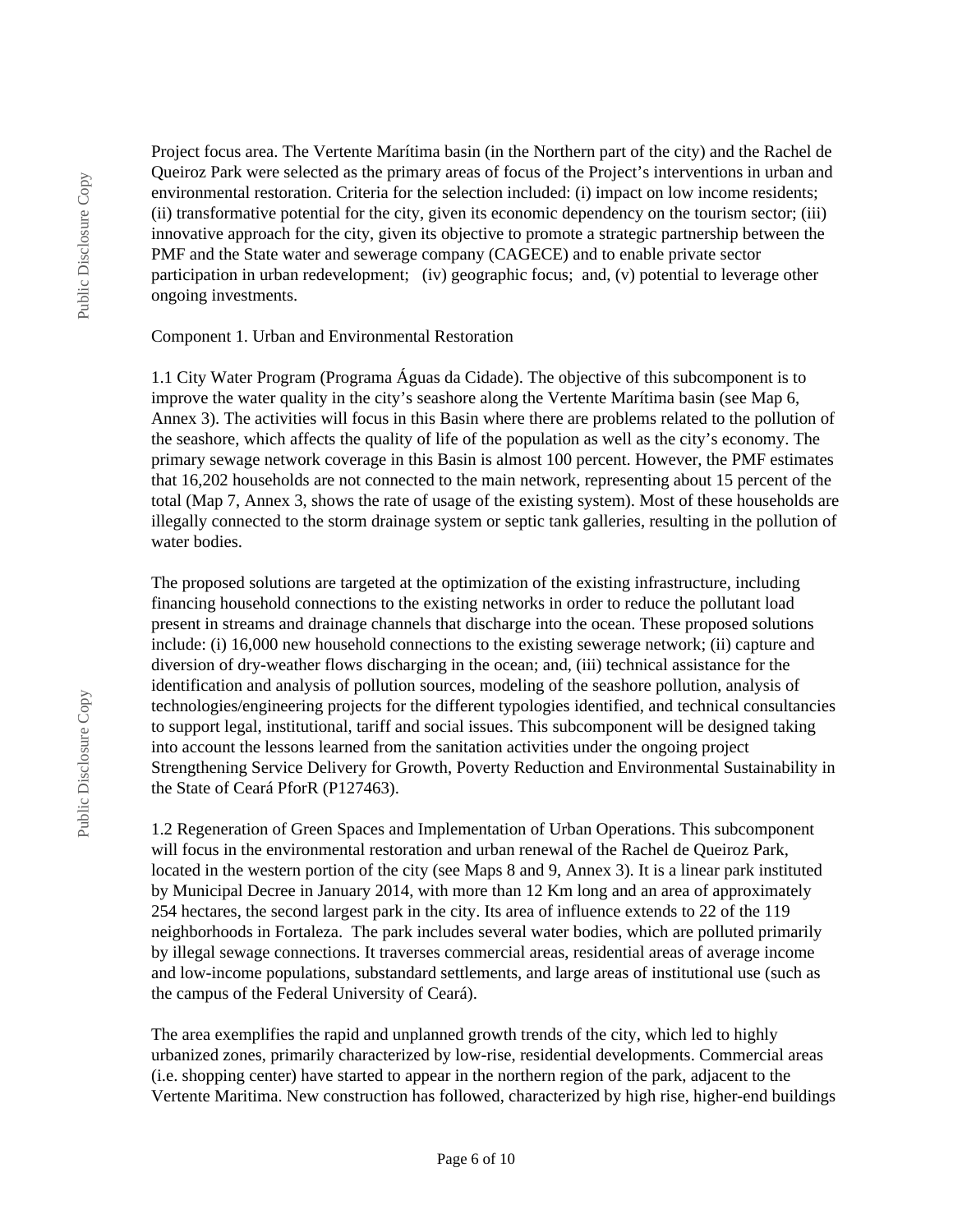Public Disclosure Copy Public Disclosure Copy hinting to increasing development pressure and lack of available land in the areas adjacent to the Vertente Maritima. The park is an environmentally degraded area, lacking adequate infrastructure for public leisure. Many sections along the margin of the streams have been occupied by lowincome populations and are vulnerable to flooding. SEUMA has identified the park and its surrounding areas as critical to promote more compact, mixed-use development, as well as the use of planning and land-use-based instruments to promote the involvement of private sector in approaches to redevelop the area. The Project will support SEUMA in these efforts.

The PMF is overseeing the preparation of detailed studies and design projects for the revitalization of the Rachel de Queiroz Park. These studies, expected to be partly completed by March 2015 will inform the definition of this subcomponent. Possible investments under this subcomponent include sanitation, drainage, roads, electrification, lightning, paving and landscaping. In addition, requalification of areas around the park is anticipated. Moreover, this subcomponent will include the design of an urban operation (as defined in subcomponent 2.4), identified and structured under Component 2, which will help revitalize the area, attract private investment and generate economic growth. Overall expected benefits include not only those related to environmental conservation and preservation, but also improved accessibility, livability and vibrancy around the area, aspects considered critical to social and economic inclusion. In addition, coordination with the Technical Assistance Mainstreaming Violence Prevention in Urban Development Projects in Brazil (P152338) is planned. The objective will be to incorporate good urban development practices that prevent or reduce crime and violence, given the high rates of crime in some of the neighborhoods around the park.

1.3 Solid Waste Management. This subcomponent will promote a comprehensive approach for solid waste management, which will include improving coordination among various agencies and private sector entities involved, as well as focus on recycling activities, public awareness, and communication and education programs. This subcomponent will complement the planned sanitation activities with the objective of reducing pollution along the coastline, and it will contribute to reduce the risk of flooding due to the blockage of the drainage systems.

Component 2. Strengthening Municipal Management Capacity for Urban Planning, Disaster Risk Management and Environmental Management

2.1 Disaster Risk Management (DRM). The objective of this subcomponent is to ensure a better integration of DRM and resilience activities into the city's urban planning and management process, as well as ensuring the investments under Component 1 promote the development of a more resilient and sustainable city. In this context, the activities under this subcomponent will be mainly advisory in nature and technical assistance, including: (i) supporting the development of risk identification activities; (ii) supporting the dialogue with the United Nations' Center of Excellence for Disaster Risk Reduction in Rio de Janeiro for the inclusion of Fortaleza in the Resilient Cities Program as well as the design of its associated Plan of Action; (iii) monitoring the urban growth in order to promote the use of these information as guidance for new investments; (iv) promoting institutional cooperation to ensure an efficient operation of drainage systems and facilitate the maintenance processes; and (v) integrating the different Project activities with those already being developed by the PMF in terms of resilience within one agenda to promote synergies.

2.2 Elaboration/Modernization of the Cadaster. The PMF currently has a cadaster managed by the Municipal Secretariat of Finance (Secretaria Municipal de Finanças, SEFIN), the entity responsible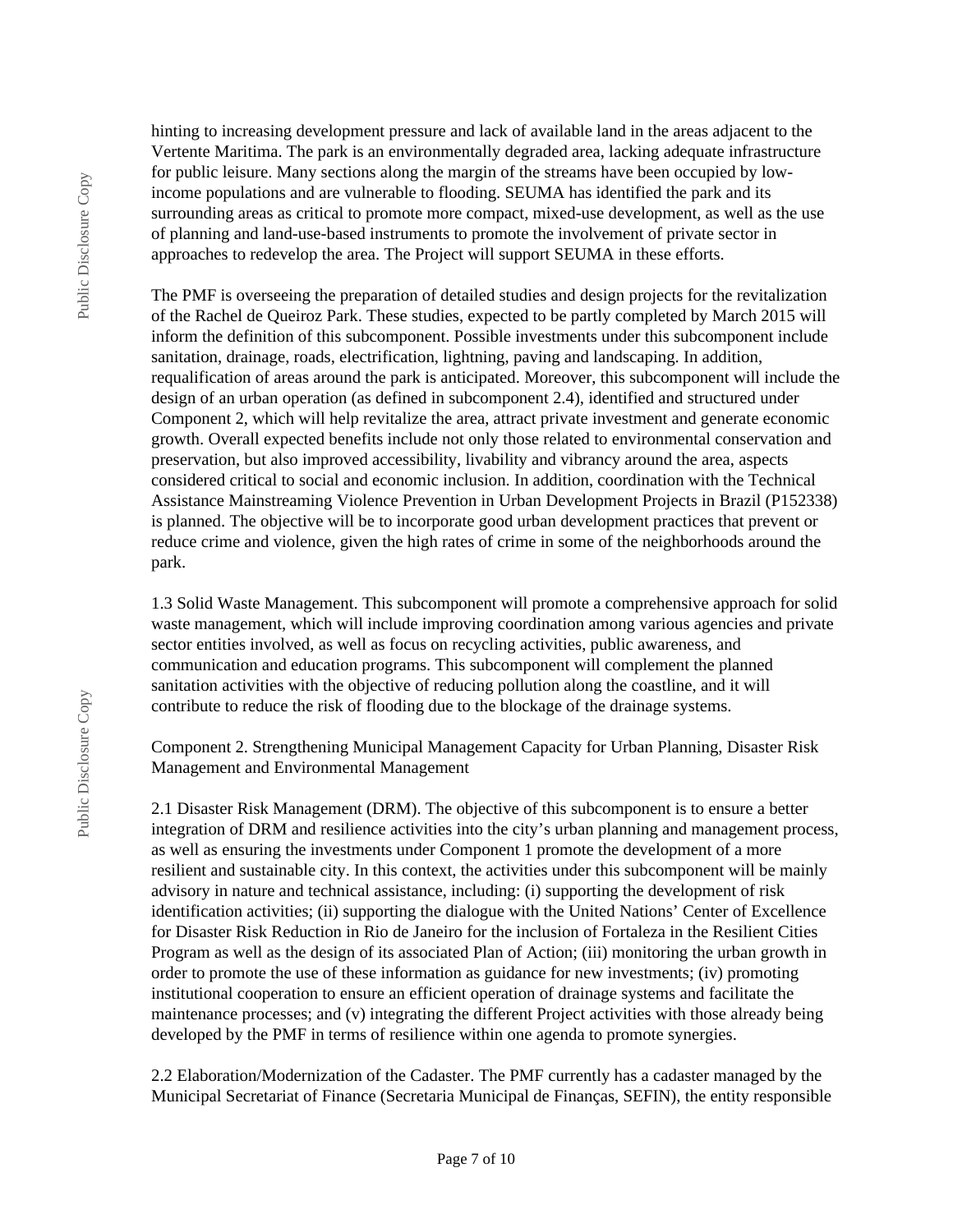for property tax collection. The data on SEFIN's cadaster is not always consistent with that utilized by SEUMA for planning, environmental and urban licensing purposes. The objective of this subcomponent is to develop an integrated multipurpose cadaster, to be used not only for tax collection, but also as a planning tool for the city, improving access to land-related information, providing a more accurate evaluation of property value, and facilitating the layout and provision of urban infrastructure and services (e.g. water and sewerage networks, roads, transport) through a mapping tool, among others.

2.3 Optimization of SEUMA's Processes and Services. This subcomponent will support SEUMA's "Fortaleza Online Program", aiming at expanding the current online system to over 80 licensing services. This action will not only help improve the efficiency and transparency of SEUMA's internal processes, but also strengthen the relationship with citizens and promote innovation in the PMF. In addition, assistance will be provided to develop the institutional capacity to implement this e-government activity, including security protocols, digital certification and updating of internal regulation, among others.

2.4 Identification and Structuring of Urban Operations. The urban operation (Operação Urbana Consorciada, OUC) is a legal instrument that allows both the private and public sectors to propose and enter partnerships with the objective of promoting the redevelopment of selected areas, provided there are proven social benefits. The PMF has started the implementation of a few OUCs in the city, though has not yet been able to take full advantage of the transformational potential of such a sophisticated tool. Under this subcomponent, possible areas for the implementation of OUCs will be identified, delimited and prioritized based on their transformational impact. The Project will also lay the foundations necessary for the PMF to structure OUCs. SEUMA has already preidentified a few areas around the Rachel de Queiroz Park that could be the object of an OUC (to be developed under Component 1).

2.5 Review of the Master Plan and Land Use and Zoning Law. SEUMA will revise the city's Master Plan and Land Use and Zoning Law (Lei de Uso e Ocupação do Solo, LUOS). The revision will be complemented by the regulation of the available urban instruments defined by the Brazilian City Statute (e.g. Granting Right to Build, Transfer of Right to Build, OUCs). Among other adjustments, the PMF intends to capture gains through the efficient use of available urban instruments, which is not currently happening.

2.6 Strengthening of Urban and Environmental Monitoring Systems. SEUMA will structure Environmental Pollution Control Units to support their monitoring capacity for several investments under Component 1. This activity will support the structuring of the Units and capacity building, as well purchase of the necessary equipment.

| <b>Safeguard Policies Triggered by the Project</b> | Yes | No | TBD |
|----------------------------------------------------|-----|----|-----|
| Environmental Assessment OP/BP 4.01                | x   |    |     |
| Natural Habitats OP/BP 4.04                        | ×   |    |     |
| Forests OP/BP 4.36                                 |     | ×  |     |
| Pest Management OP 4.09                            | x   |    |     |
| Physical Cultural Resources OP/BP 4.11             | x   |    |     |

### **IV. Safeguard Policies that might apply**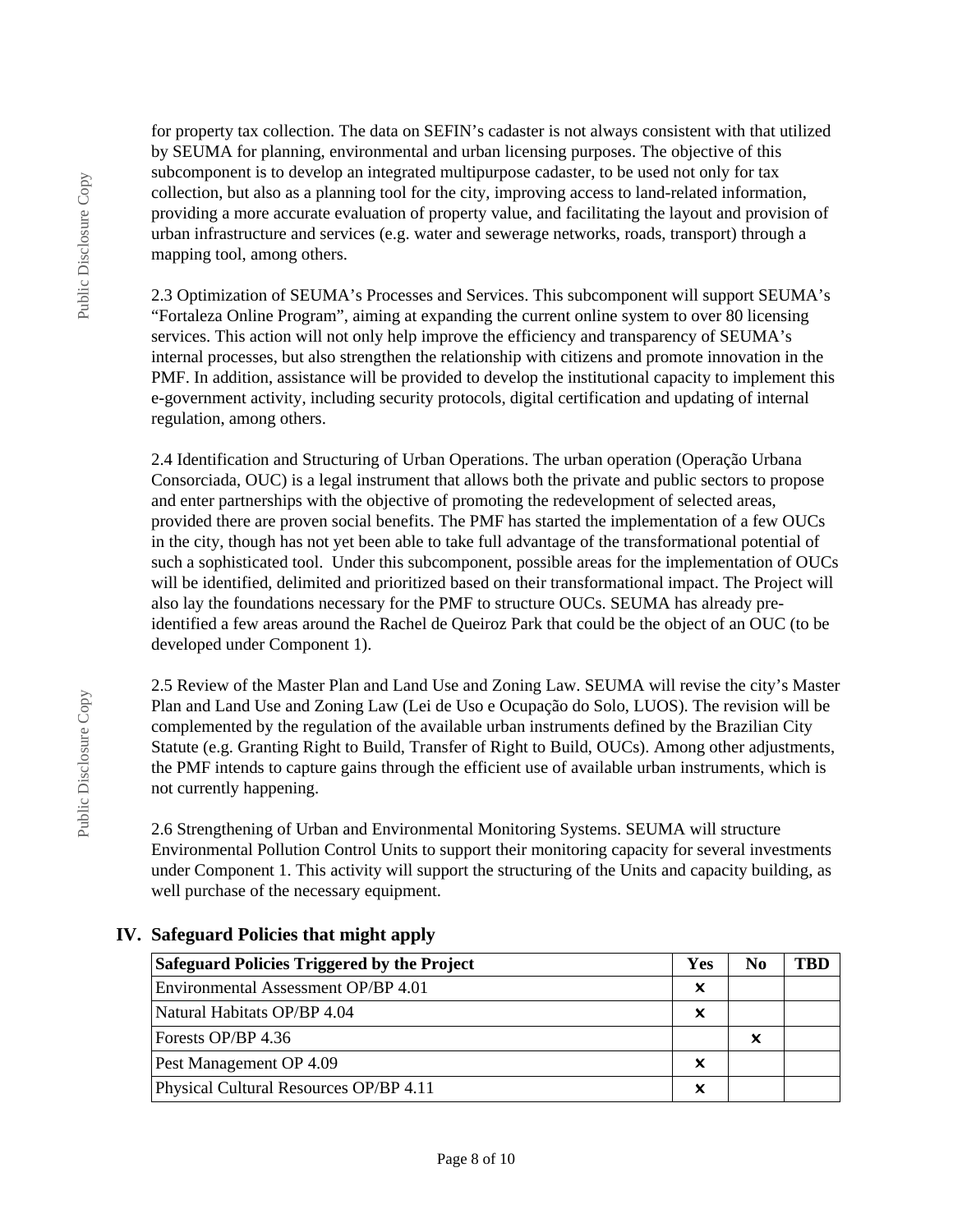| Indigenous Peoples OP/BP 4.10                  |   | x |
|------------------------------------------------|---|---|
| Involuntary Resettlement OP/BP 4.12            | x |   |
| Safety of Dams OP/BP 4.37                      |   | × |
| Projects on International Waterways OP/BP 7.50 |   | x |
| Projects in Disputed Areas OP/BP 7.60          |   | × |

# **V. Financing (in USD Million)**

| Total Project Cost:                                   | 146.60 |  | Total Bank Financing: | 73.30         |  |
|-------------------------------------------------------|--------|--|-----------------------|---------------|--|
| <b>Financing Gap:</b>                                 | 0.00   |  |                       |               |  |
| <b>Financing Source</b>                               |        |  |                       | <b>Amount</b> |  |
| <b>Borrower</b>                                       |        |  |                       | 73.30         |  |
| International Bank for Reconstruction and Development |        |  |                       | 73.30         |  |
| Total                                                 |        |  |                       | 146.60        |  |

# **VI. Contact point**

### **World Bank**

| Contact:           | Catalina Marulanda                    |
|--------------------|---------------------------------------|
| Title:             | Lead Urban Specialist                 |
| Tel:               | 473-8616                              |
| Email:             | cmarulanda@worldbank.org              |
| Contact:<br>Title: | Emanuela Monteiro<br>Urban Specialist |

Tel: 5761+1061 /

Email: emonteiro@worldbank.org

# **Borrower/Client/Recipient**

Name: Municipality of Fortaleza Contact: Title: Tel: Email:

### **Implementing Agencies**

| Name:    | Secretaria Municipal de Urbanismo e Meio Ambiente (SEUMA) |
|----------|-----------------------------------------------------------|
| Contact: | Agueda Muniz                                              |
| Title:   | Secretaria Municipal de Urbanismo e Meio Ambiente         |
| Tel:     | 55853452-6903                                             |
| Email:   | agueda.muniz@fortaleza.ce.gov.br                          |

# **VII. For more information contact:**

The InfoShop The World Bank 1818 H Street, NW Washington, D.C. 20433